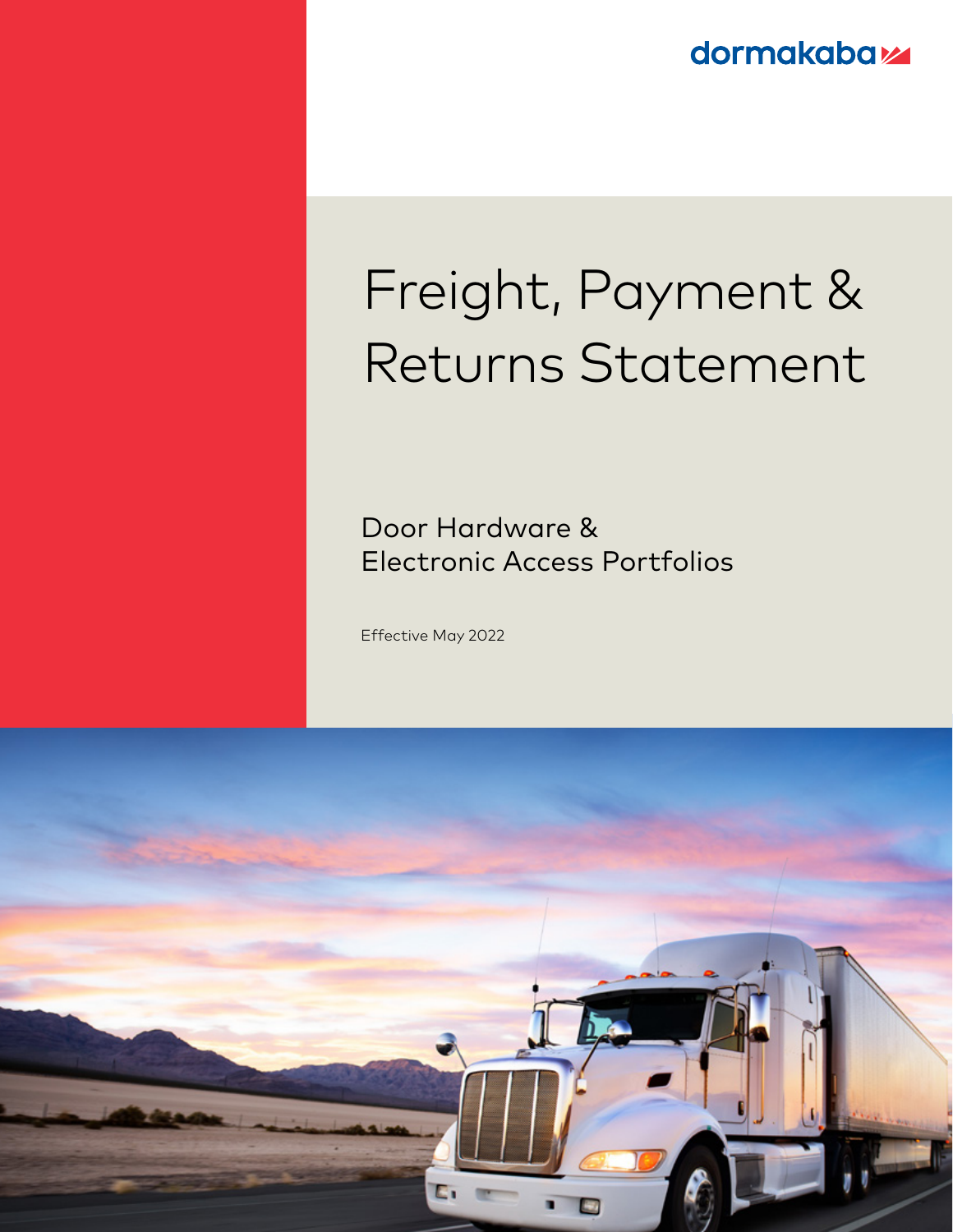## dormakaba<sub>z</sub>

## **General information**

### Freight, Payment and RMA (Returns)

Global markets continue to experience unprecedented demand and increased raw materials, freight, and labor costs. The following standardization updates apply across our Door Hardware and Electronic Access portfolios for the US and Canada. For full context see General Terms and Conditions in every Price Book.

The following Freight program for our Door Hardware and Electronic Access portfolios will apply to all orders beginning on May 2nd, 2022.



- Orders equal to and above \$12,000 will receive prepaid freight
- Orders below \$12,000 will be charged published rate for freight
- Excludes RCI and Farpointe

Carrier to be selected by dormakaba; air freight and other requested shipments will be at the expense of the customer. Handling is added to freight.



#### Payment and RMA (Returns)

The following Payment & Return Program revisions for our Door Hardware and Electronic Access portfolios will apply to all orders beginning on May 2nd, 2022.

Payment Terms:

• 2% 10, Net 30

Returns & Restocking

• Standardized 35% restocking fee for all returns

If you have any questions regarding this announcement, please contact your local sales representative for more details